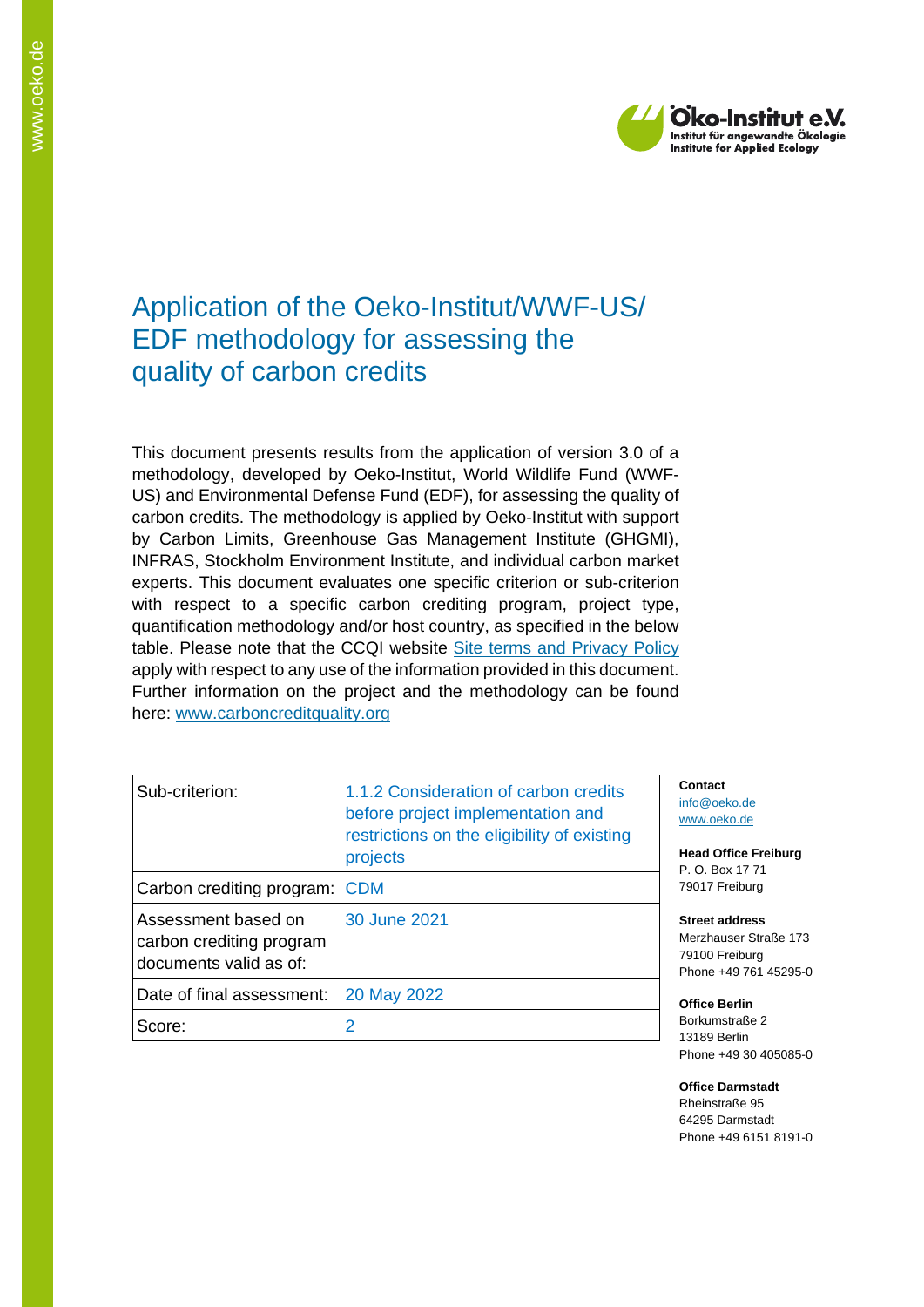# **Assessment**

## **Indicator 1.1.2.1**

#### **Relevant scoring methodology provisions**

The methodology assesses whether a carbon crediting program requires project owners to publicly document their intent to register a project he time that can lapse after the investment decision before any form of public documentation of the intent of using carbon credits must be made. The scores are applied as follows:

| The program requires public documentation of intent of registering a project:                                              |    |
|----------------------------------------------------------------------------------------------------------------------------|----|
| Before the decision to proceed with the project is made                                                                    | :5 |
| Within six months after the decision to proceed with the project is made                                                   |    |
| No such requirement, or more than six months are allowed to pass after the decision to<br>proceed with the project is made |    |

#### **Information sources considered**

- 1 CDM-EB93-A04-STAN Standard: CDM project standard for project activities Version 02.0 [https://cdm.unfccc.int/sunsetcms/storage/contents/stored-file-](https://cdm.unfccc.int/sunsetcms/storage/contents/stored-file-20181221092046526/Reg_stan04v02.pdf)[20181221092046526/Reg\\_stan04v02.pdf](https://cdm.unfccc.int/sunsetcms/storage/contents/stored-file-20181221092046526/Reg_stan04v02.pdf)
- 2 CDM-EB93-A06-PROC Procedure: CDM project cycle procedure for activities Version 02.0 [https://cdm.unfccc.int/sunsetcms/storage/contents/stored-file-](https://cdm.unfccc.int/sunsetcms/storage/contents/stored-file-20181221092024737/PC_proc03v02.pdf)[20181221092024737/PC\\_proc03v02.pdf](https://cdm.unfccc.int/sunsetcms/storage/contents/stored-file-20181221092024737/PC_proc03v02.pdf)
- 3 CDM-EB07-A04-GLOS Glossary: CDM Terms Version 10.0 [https://cdm.unfccc.int/sunsetcms/storage/contents/stored-file-](https://cdm.unfccc.int/sunsetcms/storage/contents/stored-file-20200812172710009/Glossary_CDM.pdf)[20200812172710009/Glossary\\_CDM.pdf](https://cdm.unfccc.int/sunsetcms/storage/contents/stored-file-20200812172710009/Glossary_CDM.pdf)
- 4 CDM-EB93-A07-STAN Standard: CDM project standard for programmes of activities [https://cdm.unfccc.int/filestorage/e/x/t/extfile-20181221092036155-](https://cdm.unfccc.int/filestorage/e/x/t/extfile-20181221092036155-Reg_stan03v02.pdf/Reg_stan03v02.pdf?t=end8cXkxaHRrfDBjVubjLv0g-G9qiawBoYLM) [Reg\\_stan03v02.pdf/Reg\\_stan03v02.pdf?t=end8cXkxaHRrfDBjVubjLv0g-G9qiawBoYLM](https://cdm.unfccc.int/filestorage/e/x/t/extfile-20181221092036155-Reg_stan03v02.pdf/Reg_stan03v02.pdf?t=end8cXkxaHRrfDBjVubjLv0g-G9qiawBoYLM)

#### **Relevant carbon crediting program provisions**

Provision 1 Source 2, section 7.1 "Demonstration of prior consideration of the clean development mechanism", paragraphs 31-33, pages 10-11: "If the start date of a proposed CDM project activity, as determined in accordance with paragraph 85 below, is prior to the date of publication of the PDD for global stakeholder consultation, the project participants shall demonstrate that the CDM benefits were considered necessary in the decision to undertake the project as a CDM project activity in accordance with paragraphs 32 or 33 below. If the start date of the project activity is on or after the date of publication of the PDD for global stakeholder consultation, such demonstration is not necessary.

> 31. For a proposed CDM project activity with a start date on or after 2 August 2008, the project participants shall notify the designated national authority (DNA) of the host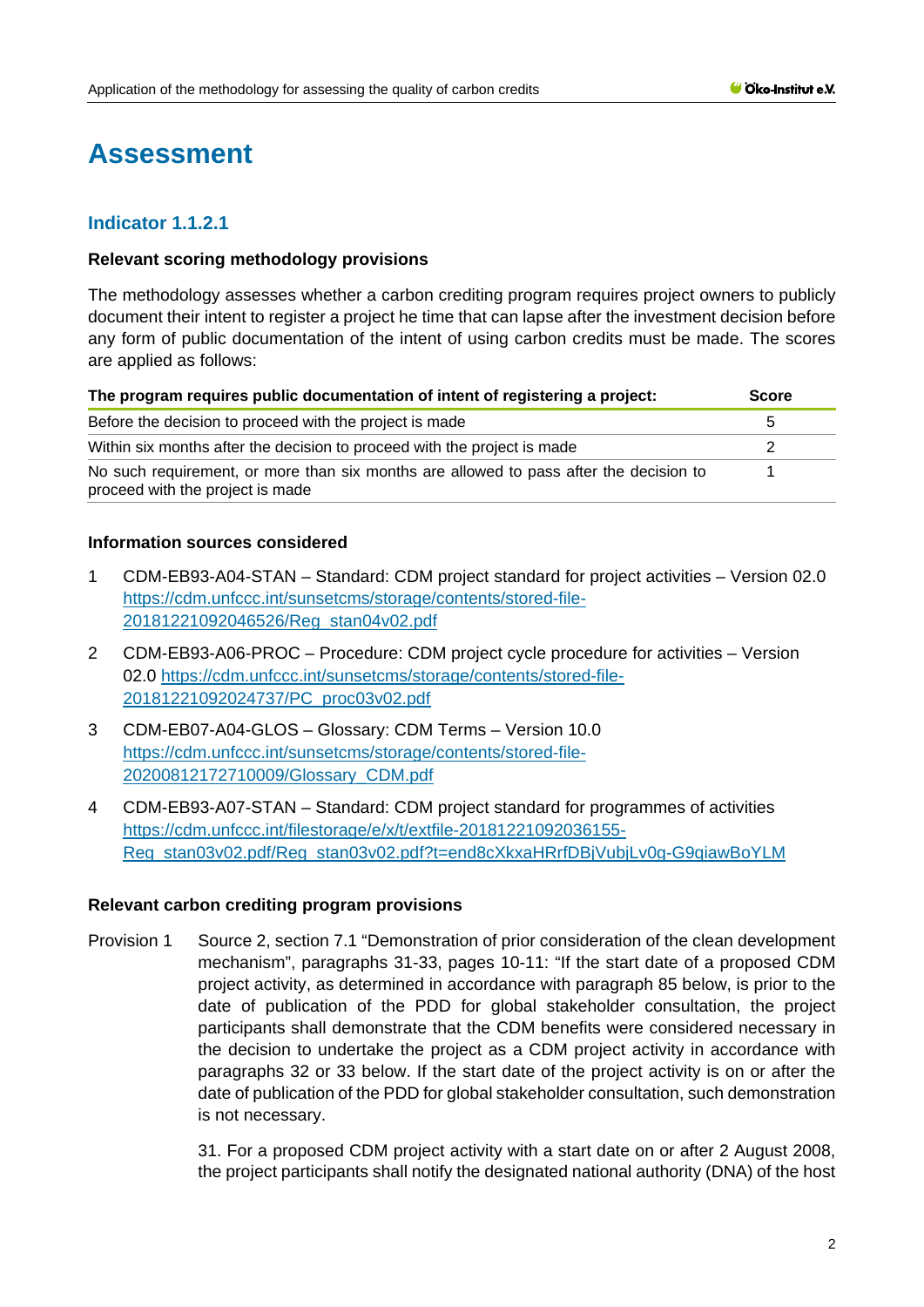Party of the project activity, if such DNA exists, and the UNFCCC secretariat (hereinafter referred to as the secretariat), in writing of the commencement of the project activity and their intention to seek the CDM status for the project activity, or, through a DOE, publish the PDD for global stakeholder consultation, within 180 days of the start date in accordance with the "CDM project cycle procedure for project activities".

33. For a proposed CDM project activity with a start date before 2 August 2008 and prior to the date of publication of the PDD for global stakeholder consultation, the project participants shall demonstrate that the CDM was seriously considered in the decision to implement the project activity. Such demonstration requires the following elements to be satisfied:

(a) The project participants shall provide evidence of their awareness of the CDM prior to the start date of the project activity, and that the benefits of the CDM were a decisive factor in the decision to proceed with the project activity;

(b) The project participants shall provide evidence that continuing and real actions were taken to secure the CDM status for the project activity in parallel with its implementation;

(c) The project participants shall provide an implementation timeline of the project activity. The timeline should include, where applicable, the date when the investment decision was made, the date when the construction work started, the date when commissioning started, and the date of start-up (e.g. the date when commercial production started). The project participants shall provide a timeline of events that have occurred and actions that have been taken to achieve CDM registration, with a description of the evidence used to support these actions."

- Provision 2 Source 2, section 7.6 "Start date, crediting period type and duration", paragraph 85, page 21: "The project participants shall determine the start date of the proposed CDM project activity and provide a description of how this start date has been determined in accordance with the definition of start date in the "Glossary: CDM terms"."
- Provision 3 Source 3, Definition for the term "Start date", page 20: "For a CDM project activity (non-A/R) or CPA (non-A/R), the date on which the project participants commit to making expenditures for the construction or modification of the main equipment or facility (e.g. a wind turbine), or for the provision or modification of a service (e.g. distribution of energy-efficient light bulbs, change of transport management system), for the CDM project activity or CPA. Where a contract is signed for such expenditures (e.g. for procurement of a wind turbine), it is the date on which the contract is signed. In other cases, it is the date on which such expenditures are incurred. If the CDM project activity or CPA involves more than one of such contracts or incurred expenditures, it is the first of the respective dates. Activities incurring minor pre-project expenses (e.g. feasibility studies, preliminary surveys) are not considered in the determination of the start date.

For an A/R CDM project activity or A/R CPA, the date on which the site preparation begins.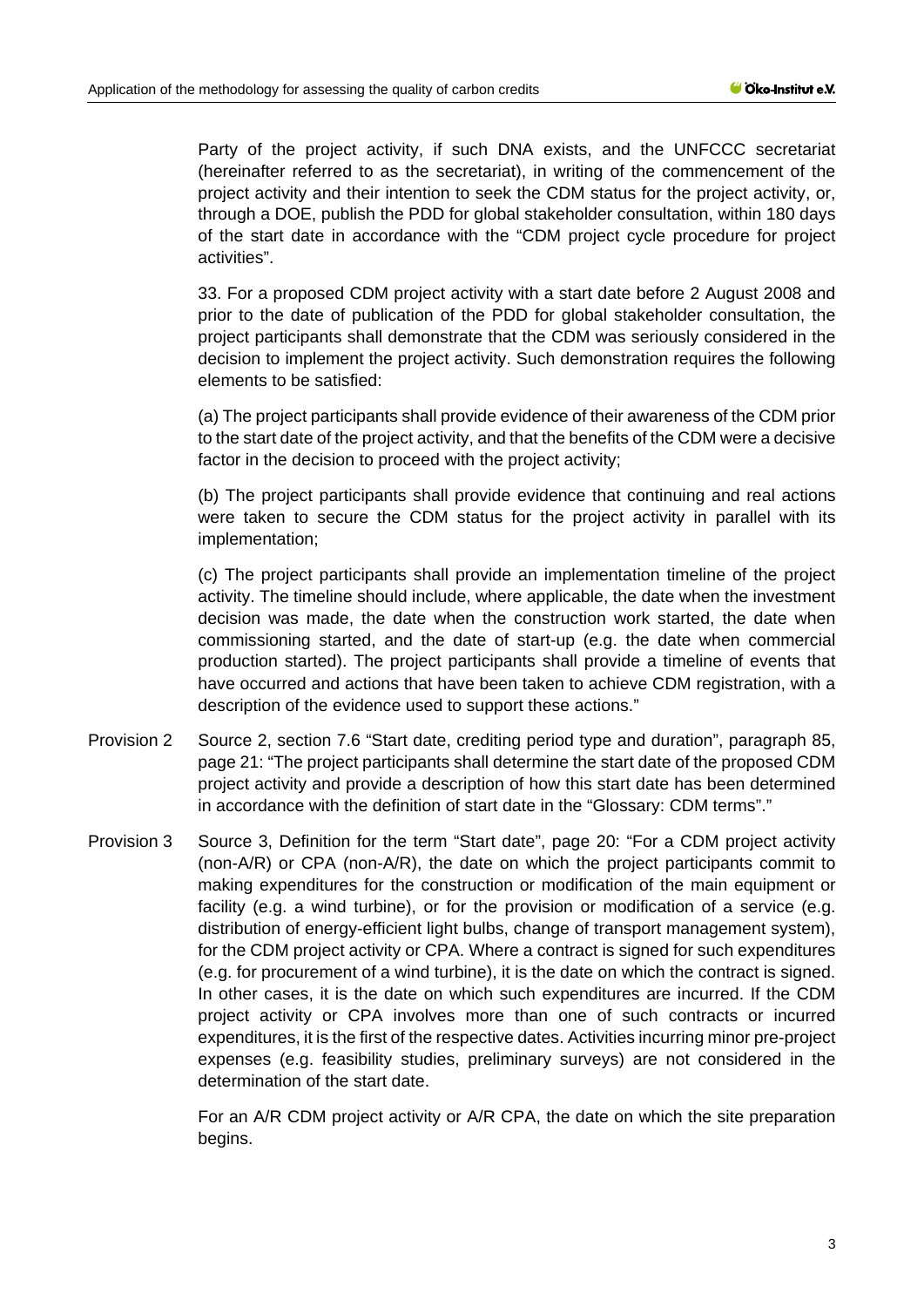For a CDM PoA, the date on which the CME officially notifies the secretariat and the DNA(s) of the host Party(ies) of its intention to seek the CDM status, or the date of publication of the PoA-DD for global stakeholder consultation, whichever is earlier."

Provision 4 Source 1, section 7.8.9 "Timing of local stakeholder consultation", paragraphs 107- 108, page 24: "The project participants shall complete the local stakeholder consultation process at the timing required by the rules of the host Party on local stakeholder consultation, if such rules exist. If host Party rules do not exist, the project participants shall complete the process before, whichever the earlier of:

(a) The start date of the project activity as defined in the "Glossary: CDM terms"; or

(b) The date of submitting the PDD of the proposed CDM project activity to a DOE for validation.

For the project activities that do not meet the requirement referred to in paragraph 107(a) above, but for which notifications of prior consideration of the CDM have been submitted to the secretariat in accordance with the "CDM project cycle procedure for project activities" before 23 February 2017, the project participants may, in accordance with the "Procedure: Direct communication with stakeholders", submit a request for exemption from the requirement to the Board for its consideration on a case-by-case basis."

Provision 5 Source 1, section 7.8.3 "Minimum group of stakeholder to be involved", paragraphs 97-98, page 23: "For the purpose of the local stakeholder consultation, the project participants shall invite, as a minimum, representatives of local stakeholders directly impacted by the proposed CDM project activity and representatives of local authorities relevant to the project activity.

> The project participants shall provide evidence that invitations were sent to the relevant stakeholders and that their comments were invited. If any of the relevant stakeholders were not invited, the project participants shall provide appropriate justification."

Provision 6 Source 4, section 8.3, "Crediting period type and duration", paragraph 185, page 42: "The coordinating/managing entity shall confirm that the start date of the proposed CPA is on or after the start date of the registered CDM PoA."

#### **Assessment outcome**

The carbon crediting program is assigned a score of 2.

#### **Justification of assessment**

The above documentation specifies that the requirements of the carbon crediting program for public documentation of the intent of using carbon credits before project implementation are consistent with the methodology requirements to achieve a score of 2.

Project participants must either:

Notify the designated national authority (DNA) of the host Party of the project activity, if such DNA exists, and the UNFCCC secretariat (hereinafter referred to as the secretariat), in writing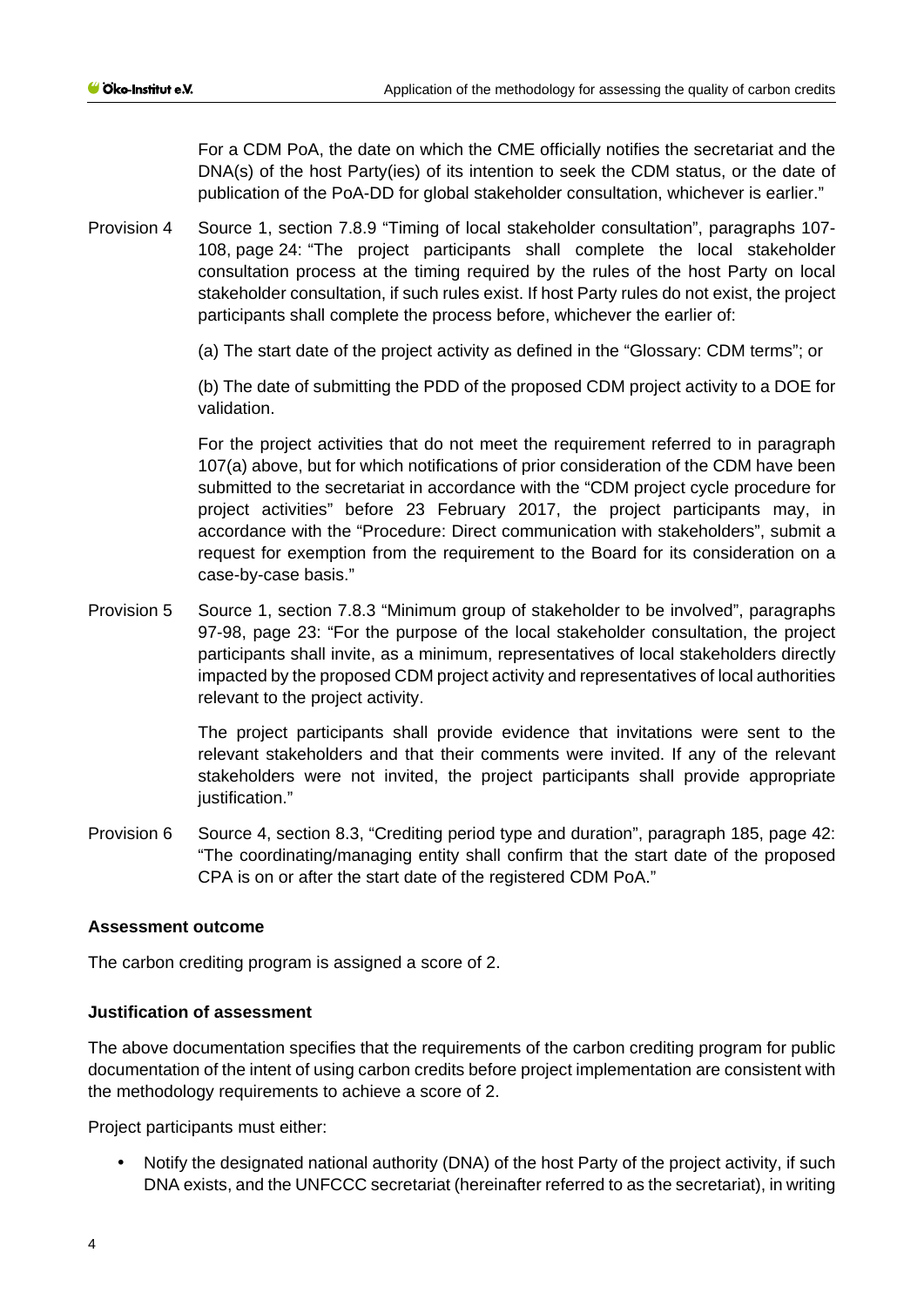of the commencement of the project activity and their intention to seek the CDM status for the project activity

Through a DOE, publish the PDD for global stakeholder consultation

For both options a time-restriction of within 180 days of the start date applies (Source 1).

The CDM Glossary of Terms defines project start date for non-A/R activities as the date on which the project participants commit to making expenditures for the construction or modification of the main equipment or facility, or for the provision or modification of a service, for the CDM project activity or CPA. Where a contract is signed for such expenditures, it is the date on which the contract is signed (Source 3). This definition is deemed to be commensurate with the term investment decision used in the methodology.

For an A/R CDM project activity or A/R CPA, the start date is defined as the date on which the site preparation begins. This is assumed to mark the date of the decision to proceed with the project in the same sense as the investment decision for non-A/R activities.

It could be construed that the requirement to conduct local stakeholder consultations before the project start date or the submission to the DOE qualifies as a public documentation of intent (Source 4). However, conducting local stakeholder consultations alone does not necessary imply that the project activity will be registered under the CDM (as local stakeholder consultations might also be a requirement for other funding sources, or a requirement in the host country). As there is no notification of the stakeholder consultation to the UNFCCC secretariat, this requirement is assessed as not qualifying as a public documentation of intent.

### **Indicator 1.1.2.2**

#### **Relevant scoring methodology provisions**

The methodology assesses whether carbon crediting programs place a limit on the time that can lapse after a mitigation activity starts reducing or removing emissions for a project to be eligible under the program. If the program has any restrictions in place, it receives an upgrade of 1 score point to the score received under indicator 1.1.2.1 otherwise this score is retained.

| The program has time restrictions until when validation or registration needs<br>to be completed for projects that already started the mitigation activity | <b>Upgrade to score</b><br>received under<br>indicator 1 |  |
|------------------------------------------------------------------------------------------------------------------------------------------------------------|----------------------------------------------------------|--|
| Yes                                                                                                                                                        | +1 score point                                           |  |
| <b>No</b>                                                                                                                                                  | No change                                                |  |

#### **Information sources considered**

- 1 CDM-EB93-A04-STAN Standard: CDM project standard for project activities Version 02.0 [https://cdm.unfccc.int/sunsetcms/storage/contents/stored-file-](https://cdm.unfccc.int/sunsetcms/storage/contents/stored-file-20181221092046526/Reg_stan04v02.pdf)[20181221092046526/Reg\\_stan04v02.pdf](https://cdm.unfccc.int/sunsetcms/storage/contents/stored-file-20181221092046526/Reg_stan04v02.pdf)
- 2 CDM-EB93-A06-PROC Procedure: CDM project cycle procedure for activities Version 02.0 [https://cdm.unfccc.int/sunsetcms/storage/contents/stored-file-](https://cdm.unfccc.int/sunsetcms/storage/contents/stored-file-20181221092024737/PC_proc03v02.pdf)[20181221092024737/PC\\_proc03v02.pdf](https://cdm.unfccc.int/sunsetcms/storage/contents/stored-file-20181221092024737/PC_proc03v02.pdf)